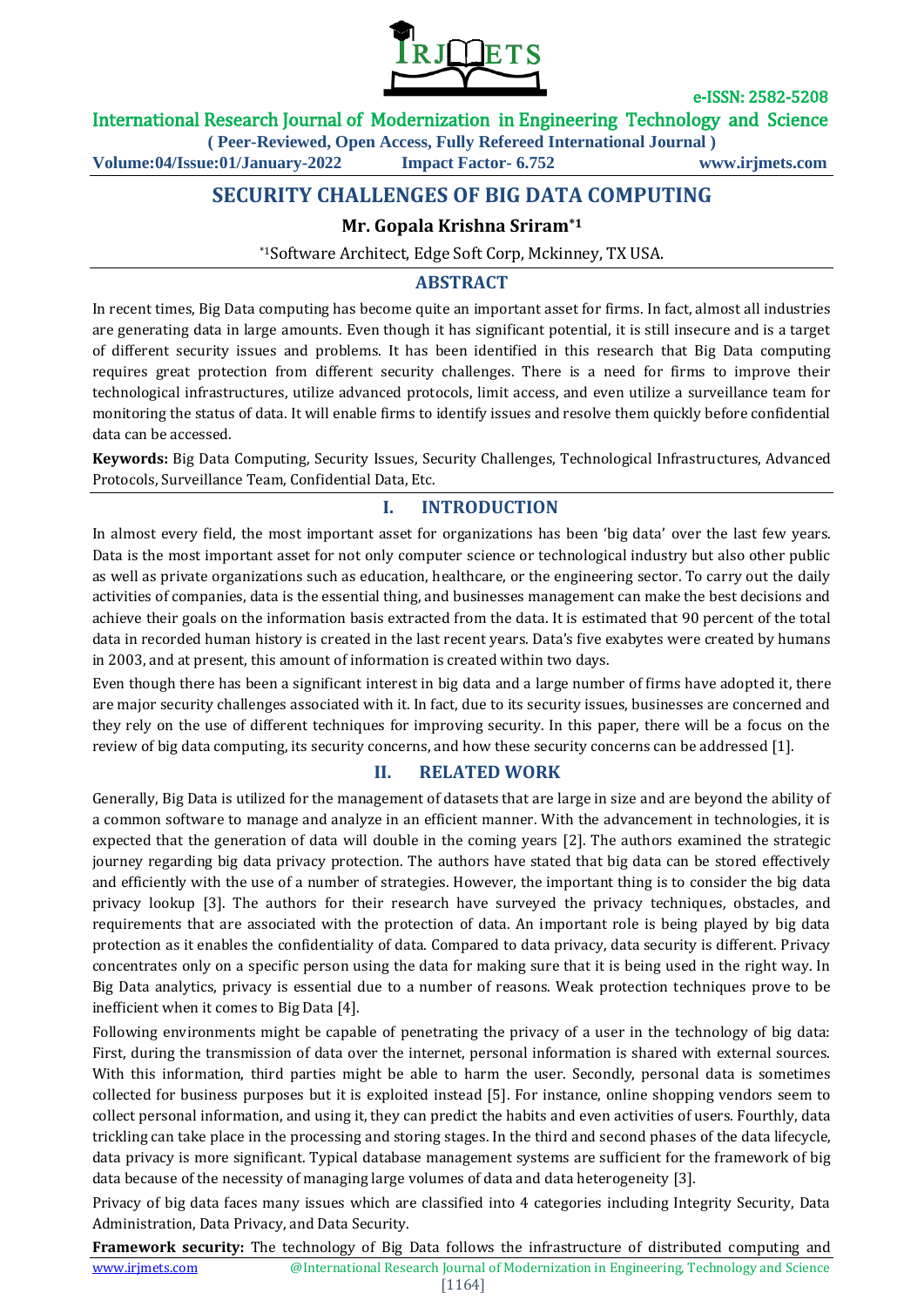

# International Research Journal of Modernization in Engineering Technology and Science

**( Peer-Reviewed, Open Access, Fully Refereed International Journal ) Volume:04/Issue:01/January-2022 Impact Factor- 6.752 www.irjmets.com**

several users work in parallel in it. It implies that the identification of intruders is very important. At present, most of the institutions have transferred to NoSQL databases from the traditional ones to handle semistructured and unstructured data. NoSQL appears to offer architecture flexibility for the data that is multisourced but it is vulnerable to attacks.

**Data Privacy:** Various sources are used for collecting the data privacy has to be maintained in the analytic stage [6]. Encryption techniques can be utilized for protecting data.

**Data administration:** BD or big data is collected from countless sources making it contain numerous endusers. Gradually, complexity in big data increases. In big data, complexity will be concerned with provenance metadata because of the provenance graph.

**Integrity security:** Filtering process and input validation pose a significant challenge to the application of big data. Due to the data size, it is quite tough to determine whether the data is derived from a valid source or not. If the source is legit then the data has to be eliminated so that it doesn't possess a risk to the whole system. Security monitoring in real-time is chosen for alerting institutions at the primitive stages of attacks. SIEM systems also appear to play a significant role in helping the organization in identifying the issues and resolving them immediately [7].

In spite of the fact that information obtained through data mining can be quite useful for various applications, individuals have demonstrated an increasing concern about the coin's other side which is concerned with the threats of privacy posed by the technique. The privacy of an individual might be risked because of unauthorized access to personal information, the utilization of personal information for purposes not concerned with business, and undesired discovery of information that is embarrassing [8]. For example, Target received some complaints from an angry customer that coupons about baby clothes were sent to his teenage daughter. This information was actually obtained by mining the customer data. Analyzing this case, it can be analyzed that a conflict between privacy security and data mining is present. For dealing with the issues related to data mining, PPDM or privacy-preserving data mining has gained attention. Its objective is all about safeguarding personal information from unsanctioned or unsolicited disclosure while preserving the data utility [5].

PPDM's consideration is two-fold. First of all, sensitive data, like a cell number of a customer must be used directly for mining. Secondly, sensitive results of mining whose disclosure will be resulting a violation of privacy should be excluded. They examined information security in big data, including privacy and data mining [9]. Authors have shown their concern about the security of sensitive information of individuals threatened by the development and growing popularity of data mining technologies. Authors have identified the four distinct kinds of users involved in the application of data mining: (i) data provider, (ii) data collector, (iii) data miner, and (iv) decision-maker. Authors have reviewed the game-theoretical approaches as well as explored the approaches regarding privacy-preserving for every kind of user. Authors have provided useful insights into the PPDM's study by differentiating the different users' responsibilities concerning the sensitive information's security [10].

The authors critically analyzed the big data challenges, along with analytical methods. A holistic view of big data practices is presented by the authors and the big data applications in the normative literature slice [11]. Authors have adopted the SLR methodology that is, according to the authors, a most convenient tool to conduct the descriptive review of existing literature. The authors have briefly explained the challenges in big data through synthesizing and systematic analysis of literature. The authors have briefly explained the data, management, and process challenges regarding big data. All the procedure was done to provide a useful direction to future research [6].

Although the advantages of big data are both substantial and factual, there still are numerous issues and challenges that have to be addressed for fully realizing the actual potential of big data [12]. Addressing them will be quite helpful in realizing the true capability of big data and utilizing it to its maximum potential. It can be said that some of the issues are a function of the specifications of big data, some, bits present analysis models and analysis, and some, through the boundaries of the present system of data processing [13]. Therefore, there are different aspects that are the reason for prevalent issues. Extant studies which surround the challenges of big data have actually paid attention to all the difficulties of recognizing the notion of big data, decision making of the information which is collected and generated, problems related to privacy, and all ethical considerations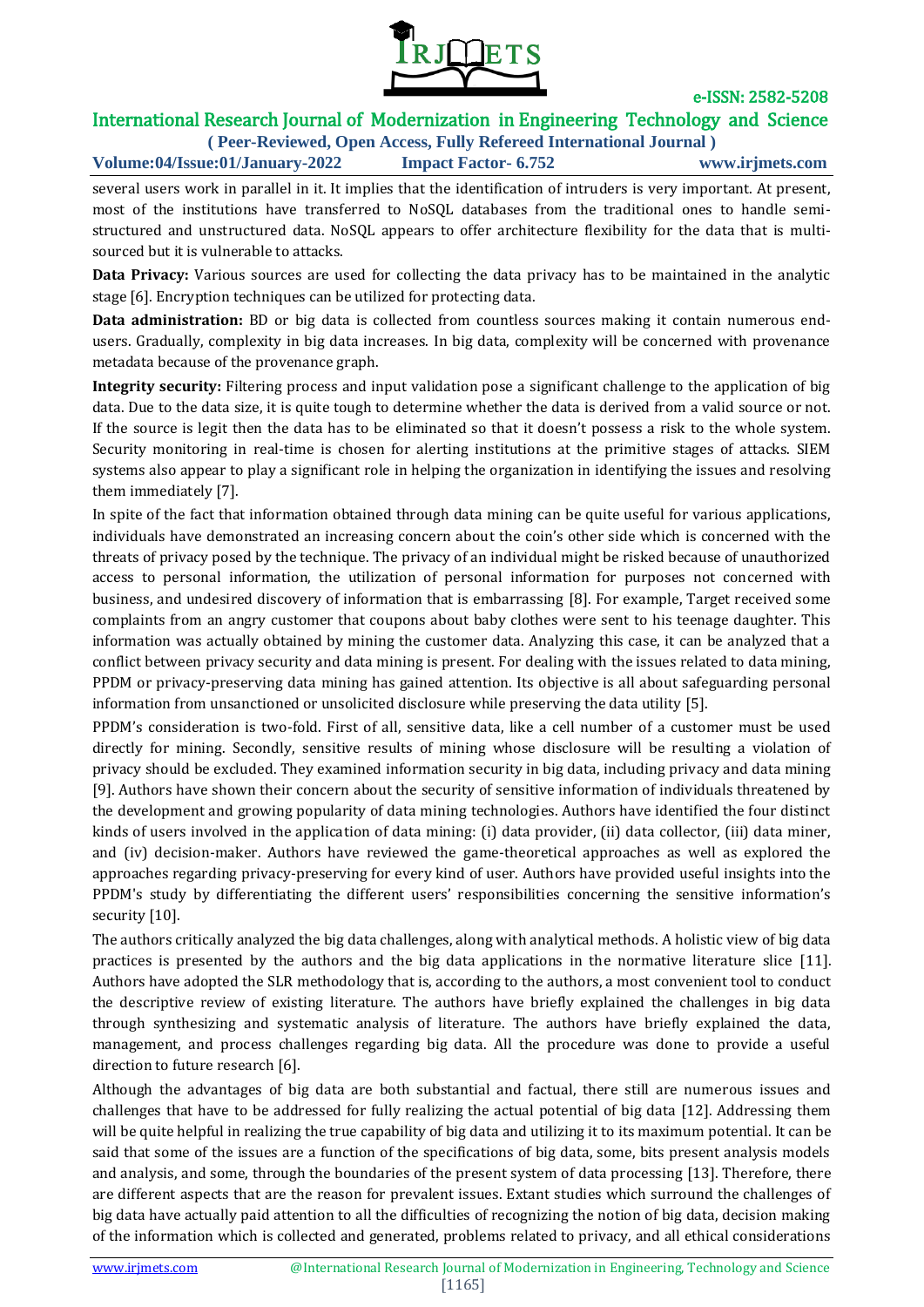

## International Research Journal of Modernization in Engineering Technology and Science

**( Peer-Reviewed, Open Access, Fully Refereed International Journal ) Volume:04/Issue:01/January-2022 Impact Factor- 6.752 www.irjmets.com**

which are associated with the mining of such data [14]. It is actually asserted by authors that creating a sustainable solution for multifaceted and large data is quite an issue that businesses are facing and trying to resolve it by consistently learning and then applying innovative and new approaches. For instance, one of the largest issues about the infrastructure of big data is high costs. Equipment of hardware is quite costly even with the presence of technologies of cloud computing [12].

In addition, for sorting through the data, so that important data can be developed, human analysis is required frequently [1]. Although the technologies of computing are needed for facilitating these data, keeping up the pace, talents, and human expertise required by business leaders for leveraging big data are still lagging behind, which proves to be another significant issue. Just as the authors suggest, some issues of big data can be classified into three categories on the basis of the lifecycle of data: Data challenges relating to the specifications of data such as dogmatism, discovery, quality, veracity, velocity, variety, and volume etc. Challenges of the process are associated with how techniques: how results can be provided, how can the right analysis model be selected, how data can be transformed, how data can be integrated, and how it can be captured. Challenges of management cover, for instance, ethical, governance, security, and privacy aspects [14].

In the context of Big Data computing, a major challenge is concerned with the management of information while handling rapid and massive data streams [15]. Therefore, there is a need for security tools to be scalable and flexible for simplifying the incorporation of technological evolutions and managing the changes that might occur in the requirements of applications. In addition to it, there is a need for finding a balance between dynamic analysis, system performance, and multiple requirements of security. It should be noted that traditional techniques of security like data encryption tend to decrease performance and they also consume a significant amount of time. At the same time, these techniques are not efficient. Therefore, most of the time, the attacks on security are identified after the damage has been done and sustained [16].

The platforms of Big Data tend to imply and indicate the management of parallel computations and various applications. Thus, for real-time analysis and data sharing, the key element is performance. The combination of different techniques and methods might bring hidden risks and issues that are mostly underestimated and not evaluated [17]. Therefore, the platforms of Big Data might bring new security vulnerabilities and risks that are not evaluated. In addition to it, the value of data is concentrated on a number of data centers and clusters. These rich data mines are quite attractive for industries, governments, and commerce. There is no doubt that they constitute a target of several penetrations and attacks [18]. At the same time, most of the security risks tend to come from end-point users, partners, and employees. Therefore, there is a critical need for the deployment of advanced mechanisms for the protection of clusters of Big Data. In this regard, there is a responsibility of data owners to set clear policies and clauses associated with security [19].

For ensuring data security and privacy, there is a need for achieving data anonymization without influencing the quality of data or the performance of the system. Traditional techniques of anonymization, however, are based on a number of computations and iterations that consume significant time. In addition, several iterations tend to influence data consistency and they also decrease the performance of the system, especially when heterogeneous data sets are to be managed [20]. It is quite difficult to analyze and process Big Data when it is anonymized. It is worth noting that some security techniques and methods are not compatible with technologies of Big Data such as the MapRecude paradigm [21]. For ensuring the security of Big Data, there is a need for verifying the compatibility of different security technologies with Big Data methods. Actually, the reliability and precision of data analysis tend to depend on the integrity and quality of data. Thus, there is a need for verifying the integrity and authenticity of sources of Big Data before the data is to be analyzed. Considering the fact that large volumes of data are created on a consistent basis, it is quite tough and complex to assess the integrity and authenticity of all the data sources [22].

In addition to it, for extracting complete information from different sources of Big Data, there is a need for analysts to manage heterogeneous and incomplete data streams that exist in different formats. They are required to filter data in an efficient manner and they have to contextualize and organize data as well before they can perform an evaluation of the data. Government agencies and private organizations have to respect a number of industry standards and security laws that have the objective of enhancing and improving the management of security and confidentiality of data. It is, however, important to note that some ICTs might even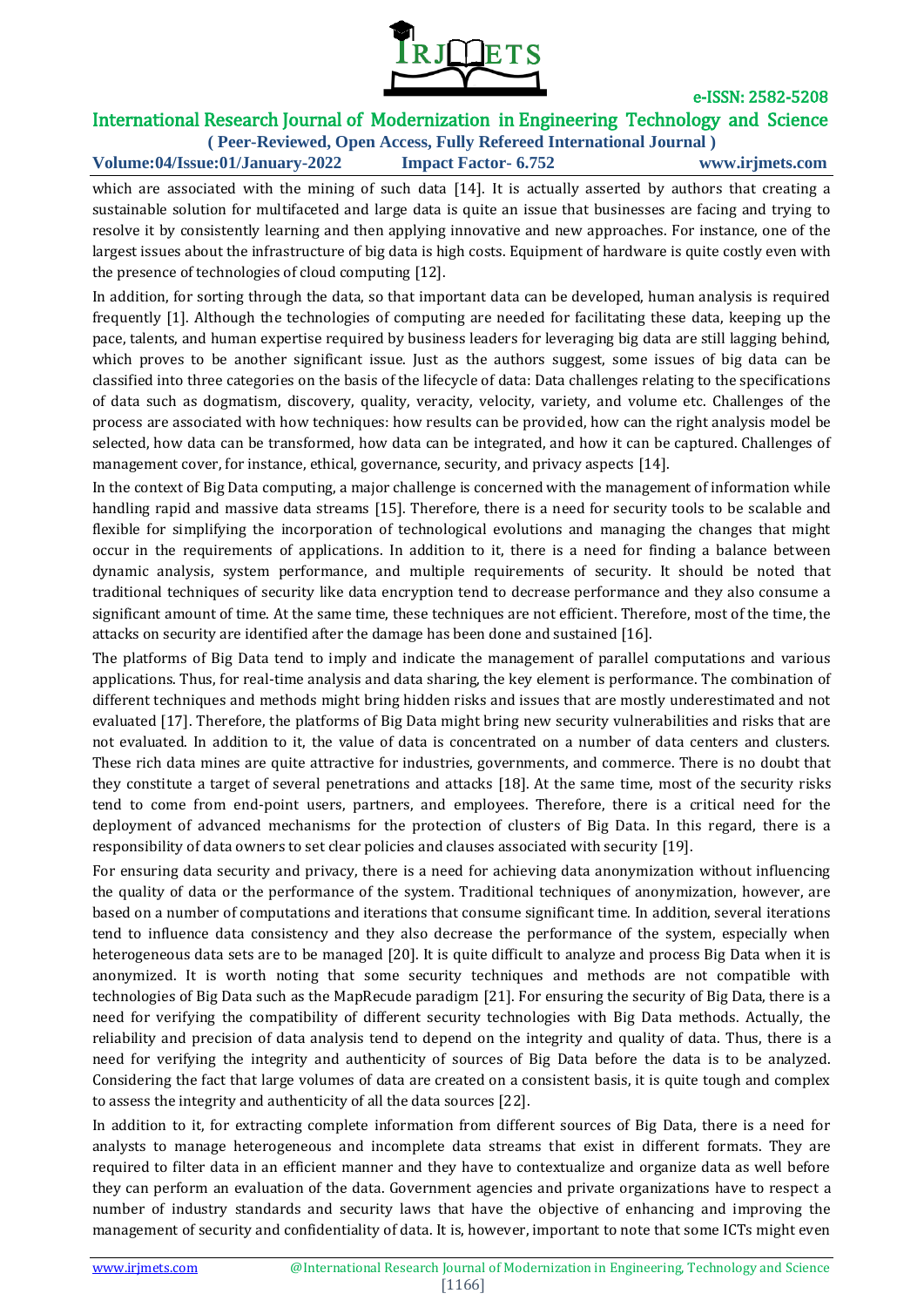

# International Research Journal of Modernization in Engineering Technology and Science

**( Peer-Reviewed, Open Access, Fully Refereed International Journal ) Volume:04/Issue:01/January-2022 Impact Factor- 6.752 www.irjmets.com**

involve different entities across a number of nations. Therefore, enterprises have to manage different regulations and laws as they operate. Big Data analytics might conflict with a number of privacy guidelines and concepts. For instance, different data sets can be correlated by analysts from different entities for revealing sensible or personal data with the use of anonymization techniques. As a consequence, such analyses might help in identifying confidential information [23].

In the case of social networks, there is no doubt that a huge amount of comments, videos, photos, and clicks are created with the use of social networks. Usually, they are the first or primary source of information for a number of entities. On social networks, Big Data constitute an important mine for different governments to better analyze and manage national security issues and risks. In fact, some governments and associations tend to evaluate social networks for supervising public opinions. Still, the analysis of such data is not simple. It requires computation power that is not really possessed by an individual firm. For the enhancement of security of Big Data, firms and organizations tend to depend on advanced analysis of dynamic security [24]. The underlying objective is concerned with analyzing and extracting security events in real-time for enhancing transactional and online security for the prevention of attacks. It is important to note that some of the common techniques used by firms for the protection of Big Data include:

**Anonymization:** A common technique that is used by firms and organizations for the protection of data is data anonymization. It helps in protecting data across distributed and cloud systems. A number of solutions and models are utilized for the implementation of this technique including l-diversity, k-anonymity, m-invariance, and t-closeness. The sub-techniques are based on Bottom-Up Generalization and Top-Down Specialization [7].

**Data Cryptography:** Another common technique that is used for the protection of data is data encryption. It is utilized for ensuring the confidentiality of Big Data. In contrast with typical techniques for encryption, it should be noted that Homographic Cryptography allows computation even on the data that is encrypted. As a consequence, this method ensures the confidentiality of information which enables the extraction of insights through computations and analyses [25].

**Centralized Security Management:** A number of firms make the use of the cloud for the storage of data. The underlying goal is concerned with taking advantage of a centralized security mechanism and the standard compliance infrastructure [26]. Still, it is quite difficult to achieve the status of zero risk. The cloud tends to get the attention of hackers and attackers because it represents a base or hub of confidential information [10].

#### **Data Access Monitoring**

Actually, there is an increasing rise of security issues and threats due to the increasing rate of exchange in data over the cloud and distributed systems. For facing these challenges, it has been proposed that controls at the data phase should be integrated [27]. However, it has also been identified that this integration is not sufficient for combatting security threats. In addition to it, there is a need for access controls to be granulated in such a manner that access is limited by responsibilities and roles. There generally exist a number of methods for ensuring data confidentiality and access control including federated identity management, smart cards, and certificates. The consistent monitoring of security threats can prove to be efficient in the sense that threats and problems can be identified quickly and they can be managed without experiencing major difficulties and issues [28].

#### **Security Surveillance**

There is no doubt that there exists a need for ensuring consistent surveillance or detecting security incidents and related issues and problems in real-time. For ensuring the surveillance of Big Data security, there are a number of solutions that can be considered and used by firms. These solutions include dynamic analysis of security threats, Security Information and Event Management, and Data Loss Prevention. These solutions are actually based on correlation and consolidation methods between different data sources. There is also a significant need to carry out regular audits for performing and verifying different security policies and the recommended practices for employees and users [29].

### **III. METHODOLOGY**

Generally, for every research, there are a number of methods and techniques that are considered and utilized for performing research. In this case as well, there are some certain methods that have been considered and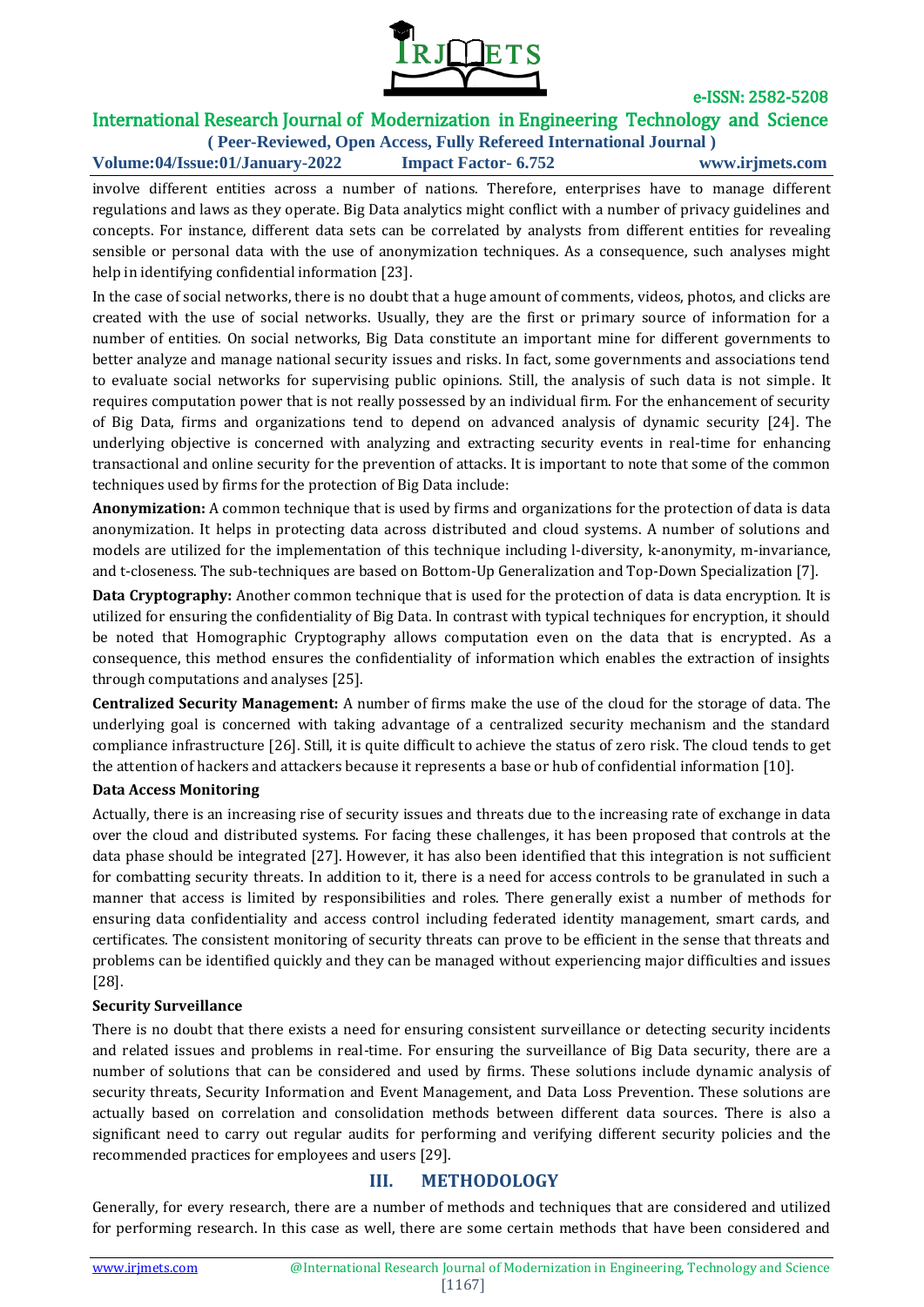

# International Research Journal of Modernization in Engineering Technology and Science

**( Peer-Reviewed, Open Access, Fully Refereed International Journal ) Volume:04/Issue:01/January-2022 Impact Factor- 6.752 www.irjmets.com**

utilized. These methods are primarily concerned with qualitative methods. Actually, qualitative and quantitative methods or techniques are recognized as two primary methods of research that are available for researchers to utilize. In fact, it would not be wrong to say that these methods are often considered by authors for performing their research and conducting their studies. Both of these methods and techniques are quite different from each other. In this case, qualitative methods have been considered in the form of literature reviews.

Literature reviews are recognized as a common form or type of qualitative technique and it can be said that they are mostly considered due to their efficiency and their simplicity. Even though they are quite simple, they deliver the outcomes that are required in an efficient manner. In fact, it would not be wrong to say that literature reviews enable a researcher to ensure that the topic or concept at hand is explored in an effective manner. For instance, it presents and provides a researcher with an authentic and systematic method of exploring different researches and studies. Through this thorough exploration, the concept or topic can be detailed in an effective manner. In this case, a literature review has been selected and performed because it seems to suit the nature of the research.

Actually, quantitative methods in the form of questionnaires could have been considered if the timescale of the research had been extensive. In addition to it, it would have been considered if the nature of the research had been different. However, in this case, the use of questionnaires for performing surveys was not considered suitable. In fact, it can be said that their use was not considered to be effective. It would not have delivered the required outcomes. In fact, it can be said that if questionnaires had been considered, it would have caused and resulted in quantitative data. However, it would not have resulted in qualitative and conceptual information. Therefore, in this case, quantitative methods have not been considered.

Typically, such methods and techniques are considered and utilized when there is a need to ensure that quantitative information is obtained on the topic at hand. In this research, there was not actually a need to obtain quantitative information. Instead of it, there was a need to evaluate the concept and in order to do it, literature reviews were recognized and considered to be the most suitable technique of performing the research. In fact, it would not be wrong to say that the use of literature reviews enabled the exploration of the topic in an effective manner. A number of credible journal articles were considered and they were thoroughly examined for performing the research and obtaining all the necessary information that was required to be included in this study [28].

### **IV. DISCUSSION**

In accordance with the information obtained from the literature review, it can easily be said that big data has a number of benefits for organizations. In fact, it enables businesses to perform operations and tasks that were not really possible before. However, similar to how different benefits are offered by big data, there are also some drawbacks, and one of the key drawbacks of big data is actually associated with its weak privacy. There are undoubtedly some significant privacy issues and risks that are present when it comes to big data. Actually, in modern times where processes such as personalized marketing and filter bubble are present, many people fear that their privacy is at risk [16].

It is important to note that a large part of insights associated with big data includes predictions that are made regarding the details of consumers. In fact, most of the time, these details are quite personal in terms of their nature, which is one of the reasons why even the chance or possibility of them falling into the hands of wrong people, is enough to eliminate any possible trust that consumers have in different firms and organizations. Realizing the importance of privacy and the value that is possessed by sensitive information, it is necessary to the survival of a firm that they consider different measures for preventing the obstruction of privacy of consumers [4].

In addition to it, in spite of obtaining and receiving significant scrutiny, thorough and complete anonymity over the web is more than just a little difficult. Big data analytics are considered by firms and due to it, the possibility of using anonymous files becomes impossible. Considering the fact that big data insights are generally based on different types of raw datasets, there exists a significant possibility that consumers might have their identity exposed. Even if there is a chance that a data file is completely anonymous, a number of security teams seem to consider and combine these data files to ensure that connections can be made. Thus, the identification of a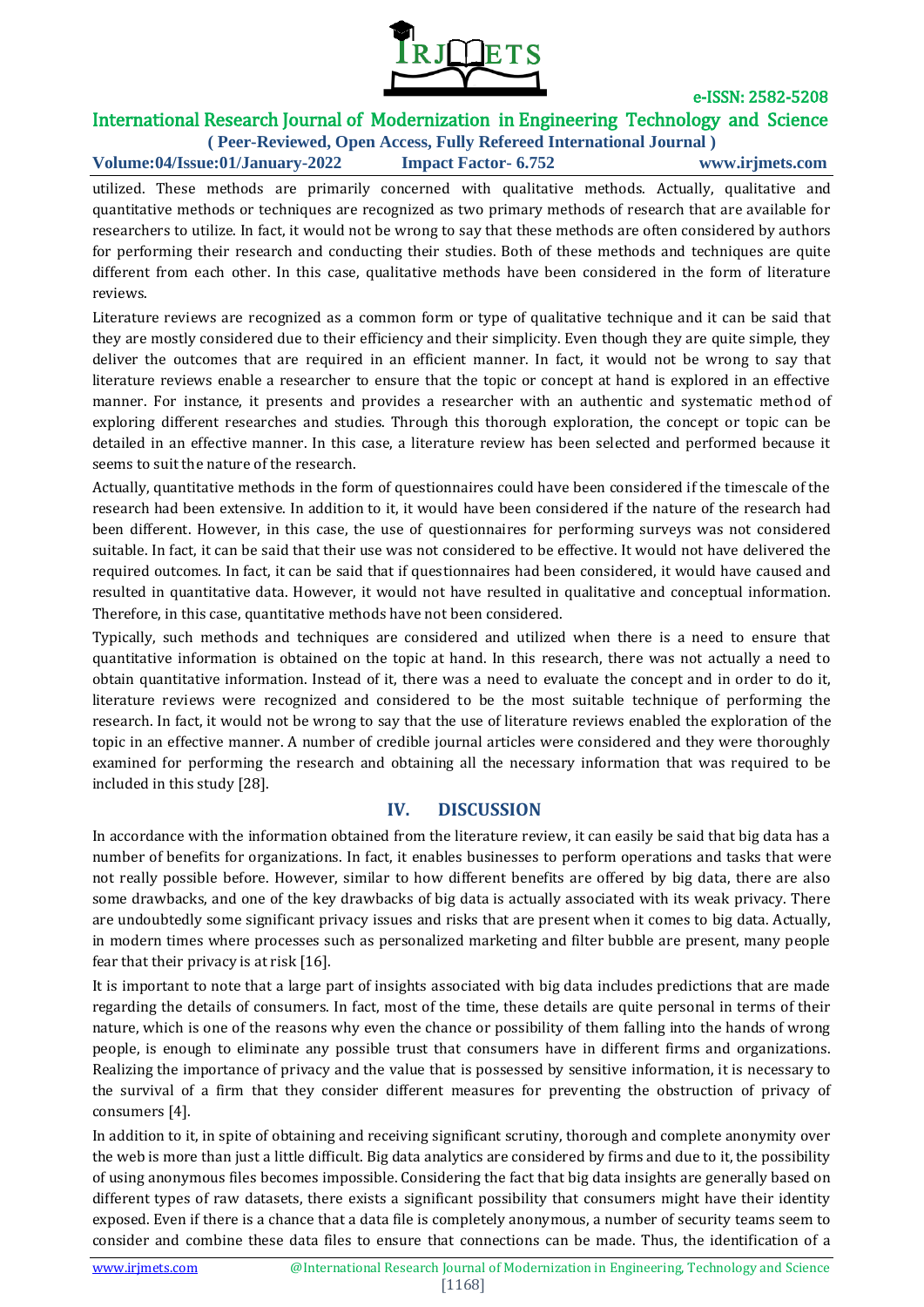

# International Research Journal of Modernization in Engineering Technology and Science

**( Peer-Reviewed, Open Access, Fully Refereed International Journal ) Volume:04/Issue:01/January-2022 Impact Factor- 6.752 www.irjmets.com**

person is made quite simple and easy. Furthermore, being anonymous is complicated more by the fact that almost every SME that performs online business depends on the software that is hosted by different third parties in the cloud. These firms have different privacy practices which again presents a significant risk to privacy [8].

In a possible attempt to secure and protect their sensitive information from cybercriminals and hackers, most firms make the use of data masking as a procedure. It is actually a process through which actual information is hidden by less important data sets and information. Normally, data masking is considered and utilized for veiling sensitive information different unauthorized people. In most firms, the primary or basic function that is served through data masking is actually the protection or security of confidential information from being exposed and leaked. If it is not considered and used properly, data masking is capable of compromising security to a significant extent [29].

Actually, the use of big data is increasing significantly and it would not be wrong to say that firms make the use of big data for a number of purposes. However, big data experience different privacy concerns and risks. As it has been discussed above, the protection of big data is not simple and it is quite a complex process. For the protection of big data, it is important to note that there are a number of steps that are required to be considered and taken. One of the most important steps for a firm to consider is to have the necessary infrastructure for the management of big data. Without the required infrastructure, it is highly possible that the intended data might be exposed to the wrong people who could make the use of this information for their own specific purposes [23].

Other than having the required infrastructure, it is necessary for firms to make sure that the right security practices are in place that can help in securing big data. With the presence and use of different security protocols, big data can be protected. However, it increases the cost of utilization of big data to a significant extent. In such a case, firms have to invest a significant amount of their revenues and money into the security and protection of big data.

### **V. CONCLUSION**

Overall, it can be said that while big data offers some significant benefits to firms, it also poses some significant issues and challenges. One of these challenges is concerned with the sheer number of privacy risks that are experienced by it. The use of big data is quite risky in the sense that the identity of consumers can be exposed, and it can eliminate all the possible trust they have in a specific brand or a firm. For the protection of big data, there are generally a number of steps that are required to be taken by firms. One of these steps is concerned with the utilization of effective infrastructure that is capable of managing big data without any type of issue. The second step is actually associated with the use of different security protocols that are necessary for securing big data and ensuring that big data is protected in an effective manner.

Third, there is a need of utilizing techniques that can be scaled according to the requirements and needs of the firms. Without this scalability, it would not be possible to protect all the areas within the firm. Fourth, there is a critical need to ensure that there is a surveillance team within the firm that is responsible for monitoring the status of security within the firm. It will enable firms to identify and evaluate security threats and issues that tend to exist in the organization. In addition, it will enable the team to analyze the attacks and threats quickly before performing and implementing the strategies that can help in ensuring that the threats are addressed in an efficient manner without experiencing any difficulties. At the same time, there is a need for enhancing the security protocols within the firms consistently.

### **VI. REFERENCES**

- [1] J. Moreno and M. A. Serrano, "Main Issues in Big Data Security," Future Internet, vol. 8, no. 44, pp. 1-16, September 2016.
- [2] IDC, December 2012. [Online]. Available:

https://www.emc.com/leadership/digital-universe/2012iview/big-data-2020.htm.

[3] D. Chen and H. Zhao, "Data security and privacy protection issues in cloud computing," 2012 International Conference on Computer Science and Electronics Engineering, pp. 647-651, 2012.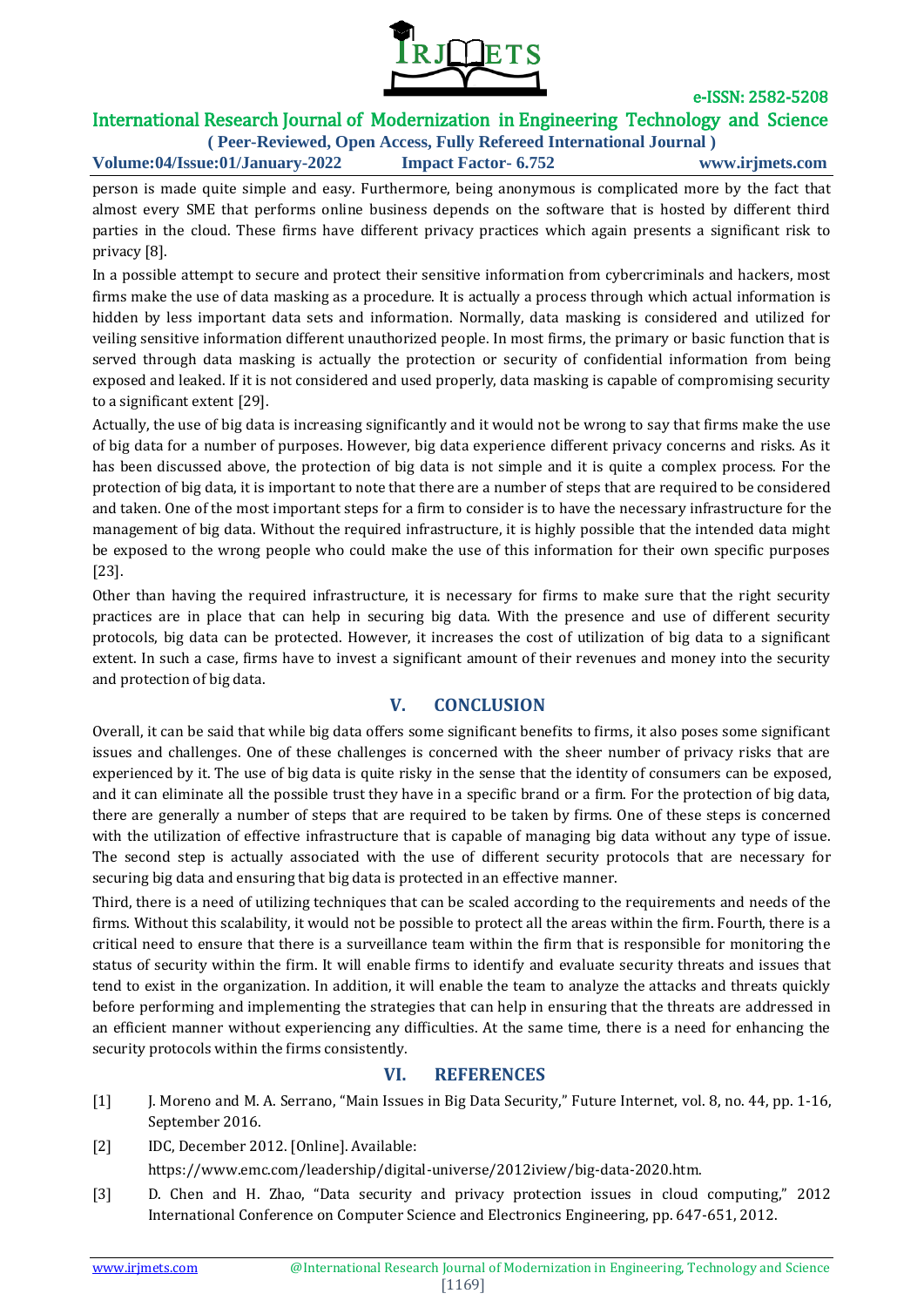

# International Research Journal of Modernization in Engineering Technology and Science

| (Peer-Reviewed, Open Access, Fully Refereed International Journal) |                             |                 |
|--------------------------------------------------------------------|-----------------------------|-----------------|
| Volume:04/Issue:01/January-2022                                    | <b>Impact Factor- 6.752</b> | www.irjmets.com |

- [4] M. P. Babu and S. H. Sastry, "Big data and predictive analytics in ERP systems for automating decision making process," 2014 IEEE 5th International Conference on Software Engineering and Service Science, pp. 259-262, 2014.
- [5] W. El‐Hajj, "The most recent SSL security attacks: origins, implementation, evaluation, and suggested countermeasures," Security and Communication Networks, vol. 5, no. 1, pp. 113-124, 2012.
- [6] F. L. Greitzer, A. P. Moore, D. M. Cappelli, D. H. Andrews, L. A. Carroll and T. D. Hull, "Combating the insider cyber threat," IEEE Security & Privacy, vol. 6, no. 1, pp. 61-64, 2008.
- [7] M. D. Viji, K. Saravanan and D. Hemavathi, "A Journey on Privacy protection strategies in big data," IEEE, pp. 1344-1347, 2017.
- [8] S. LaValle, E. Lesser, R. Shockley, M. S. Hopkins and N. Kruschwitz, "Big data, analytics and the path from insights to value," MIT sloan management review, vol. 52, no. 2, pp. 21-32, 2011.
- [9] C.-C. Lee, P.-S. Chung and M.-S. Hwang, "A Survey on Attribute-based Encryption Schemes of Access Control in Cloud Environments," IJ Network Security, vol. 15, no. 4, pp. 231-240, 2013.
- [10] L. Xu, C. Jiang, J. Wang, J. Yuan and Y. Ren, "Information Security in Big Data:Privacy and Data Mining," IEEE, vol. 2, pp. 1149-1176, October 2014.
- [11] L. Leichtnam, E. Totel, N. Prigent and L. Mé, "Starlord: Linked security data exploration in a 3d graph," 2017 IEEE Symposium on Visualization for Cyber Security (VizSec), pp. 1-4, 2017.
- [12] J.-h. Li, "Cyber security meets artificial intelligence: a survey," Frontiers of Information Technology & Electronic Engineering, vol. 19, no. 12, pp. 1462-1474, 2018.
- [13] G. Martin, P. Martin, C. Hankin, A. Darzi and J. Kinross, "Cybersecurity and healthcare: how safe are we?," Bmj, 2017.
- [14] R. Mittu and W. F. Lawless, "Human factors in cybersecurity and the role for AI," 2015 AAAI Spring Symposium Series, 2015.
- [15] J. Norbekov, "Ensuring information security as an ideological problem," Mental Enlightenment Scientific-Methodological Journal, pp. 56-65, 2020.
- [16] J. C. Ogbonna, F. O. Nwokoma and A. Ejem, "Database Security Issues: A Review," International Journal of Science and Research, vol. 6, no. 8, 2015.
- [17] M. V. Pawar and J. Anuradha, "Network security and types of attacks in network," Procedia Computer Science, vol. 48, pp. 503-506, 2015.
- [18] S. Roy, C. Ellis, S. Shiva, D. Dasgupta, V. Shandilya and Q. Wu, "A survey of game theory as applied to network security," 2010 43rd Hawaii International Conference on System Sciences, pp. 1-10, 2010.
- [19] C. Raleigh and C. Dowd, "Governance and conflict in the Sahel's 'ungoverned space'," Stability: International Journal of Security and Development, vol. 2, no. 2, 2013.
- [20] P. Russom, "Big data analytics," TDWI best practices report, fourth quarter, vol. 19, no. 4, pp. 1-34, 2011.
- [21] P. W. Singer and A. Friedman, Cybersecurity: What everyone needs to know, OUP USA, 2014.
- [22] M. Siponen, M. A. Mahmood and S. Pahnila, "Employees' adherence to information security policies: An exploratory field study," Information & management, vol. 51, no. 2, pp. 217-224, 2014.
- [23] U. Sivarajah, M. M. Kamal, Z. Irani and V. Weerakkody, "Critical analysis of Big Data challenges and analytical methods," Journal of Business Research, vol. 70, pp. 263-286, 2017.
- [24] Z. A. Soomro, M. H. Shah and J. Ahmed, "Information security management needs more holistic approach: A literature review," International Journal of Information Management, vol. 36, no. 2, pp. 215-225, 2016.
- [25] A. Strielkina, O. Illiashenko, M. Zhydenko and D. Uzun, "Cybersecurity of healthcare IoT-based systems: Regulation and case-oriented assessment," 2018 IEEE 9th International Conference on Dependable Systems, Services and Technologies (DESSERT), pp. 67-73, 2018.
- [26] H. Xiao, B. Ford and J. Feigenbaum, "Structural cloud audits that protect private information," Proceedings of the 2013 ACM workshop on Cloud computing security workshop, pp. 101-112, 2013.